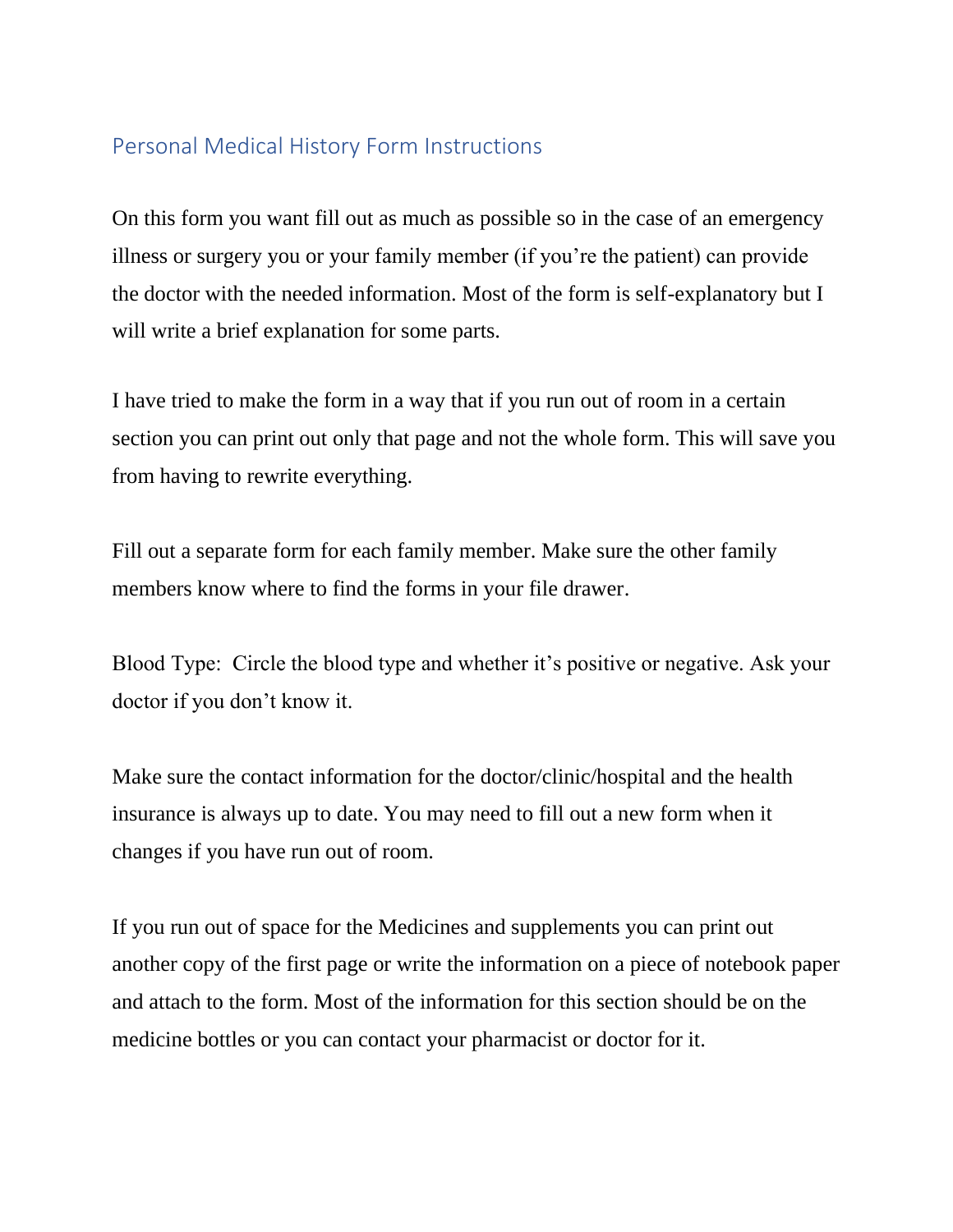If you don't have the information for the immunizations in your files, contact your doctor. It may take a little detective work on your part to find the childhood immunization records on any adult members of the family.

Any family history of diseases such as heart disease, cancer, diabetes, or any other major disease may be important for you or your children to know in the future.

On the third page I tried to make enough room so you can fill in the new information each time the person has a physical, test, screening, major illness, or surgery. Start with the oldest and work your way down to the newest. That way you can keep adding on without having to rewrite the page each time. This is the opposite of what most doctor's forms asks for (newest to the oldest).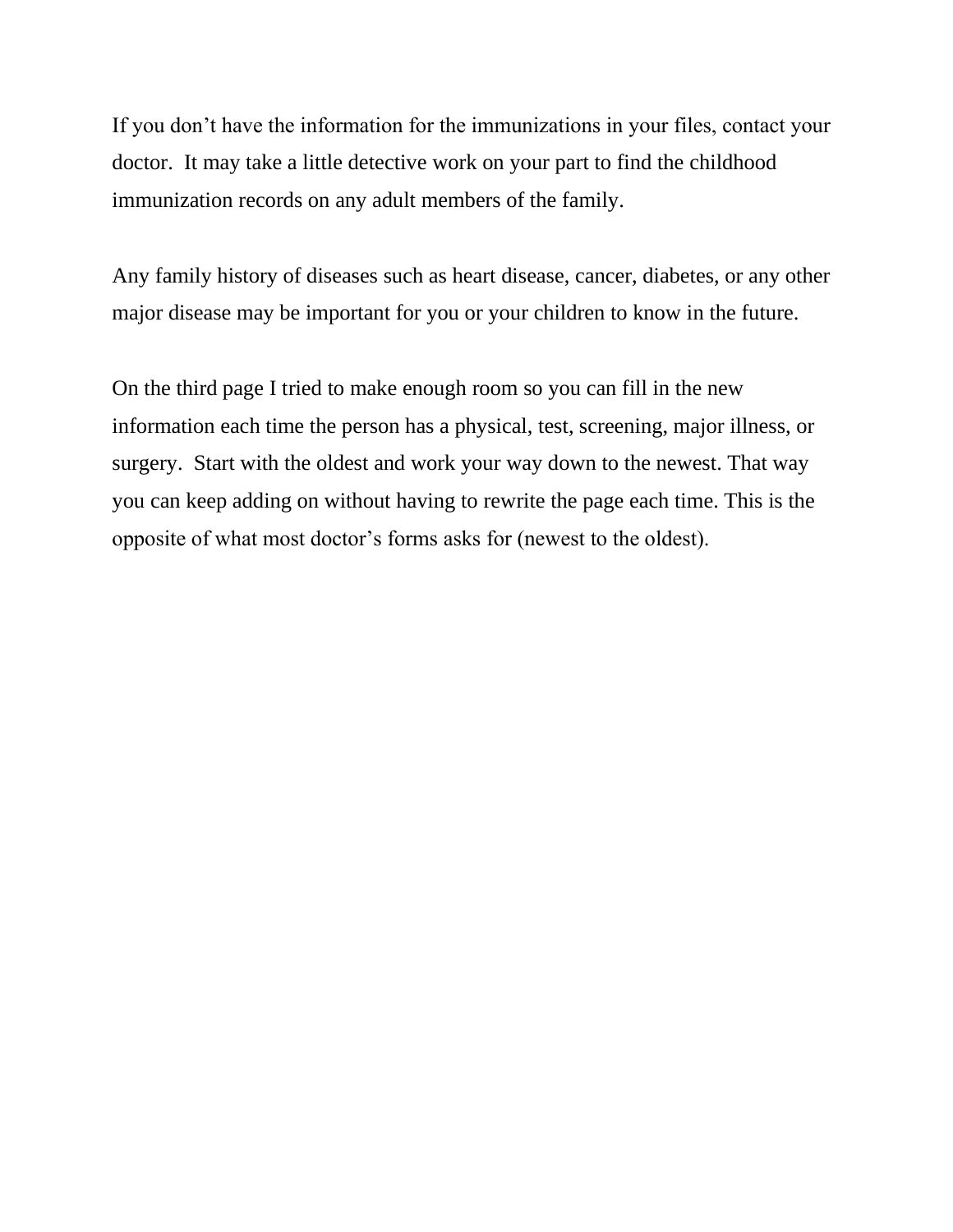## **Personal Medical History Form**

| Blood Type: A AB B O Positive $(+)$ or Negative $(-)$                                                                          |                                                                                                                       |  |                                                         |  |                           |
|--------------------------------------------------------------------------------------------------------------------------------|-----------------------------------------------------------------------------------------------------------------------|--|---------------------------------------------------------|--|---------------------------|
| Contact Information for:                                                                                                       |                                                                                                                       |  |                                                         |  |                           |
| Doctor/Clinic/Hospital Specialty Address                                                                                       |                                                                                                                       |  |                                                         |  | Phone #                   |
| <u> 1999 - Jan James James, personal personal eta provincia eta provincia eta provincia eta provincia eta provin</u>           |                                                                                                                       |  | <u> 1990 - Jan James James Santa Alemania (j. 1901)</u> |  |                           |
|                                                                                                                                |                                                                                                                       |  |                                                         |  |                           |
|                                                                                                                                |                                                                                                                       |  |                                                         |  |                           |
| Health Insurance Information:                                                                                                  |                                                                                                                       |  |                                                         |  |                           |
| Name:<br><u> 1990 - Jan James James, francuski politik, matematik, matematik, matematik, matematik, matematik, matematik, </u> | Group or ID # Address                                                                                                 |  |                                                         |  | Phone #                   |
| Medicines/Supplements - Prescription and Non Prescription                                                                      |                                                                                                                       |  |                                                         |  |                           |
| Name                                                                                                                           |                                                                                                                       |  | Started Stopped Dosage                                  |  | <b>Prescribing Doctor</b> |
|                                                                                                                                | <u> 1989 - Andrea Andrea Andrea Andrea Andrea Andrea Andrea Andrea Andrea Andrea Andrea Andrea Andrea Andrea Andr</u> |  |                                                         |  |                           |
|                                                                                                                                |                                                                                                                       |  |                                                         |  |                           |
|                                                                                                                                |                                                                                                                       |  |                                                         |  |                           |
|                                                                                                                                |                                                                                                                       |  |                                                         |  |                           |
|                                                                                                                                |                                                                                                                       |  |                                                         |  |                           |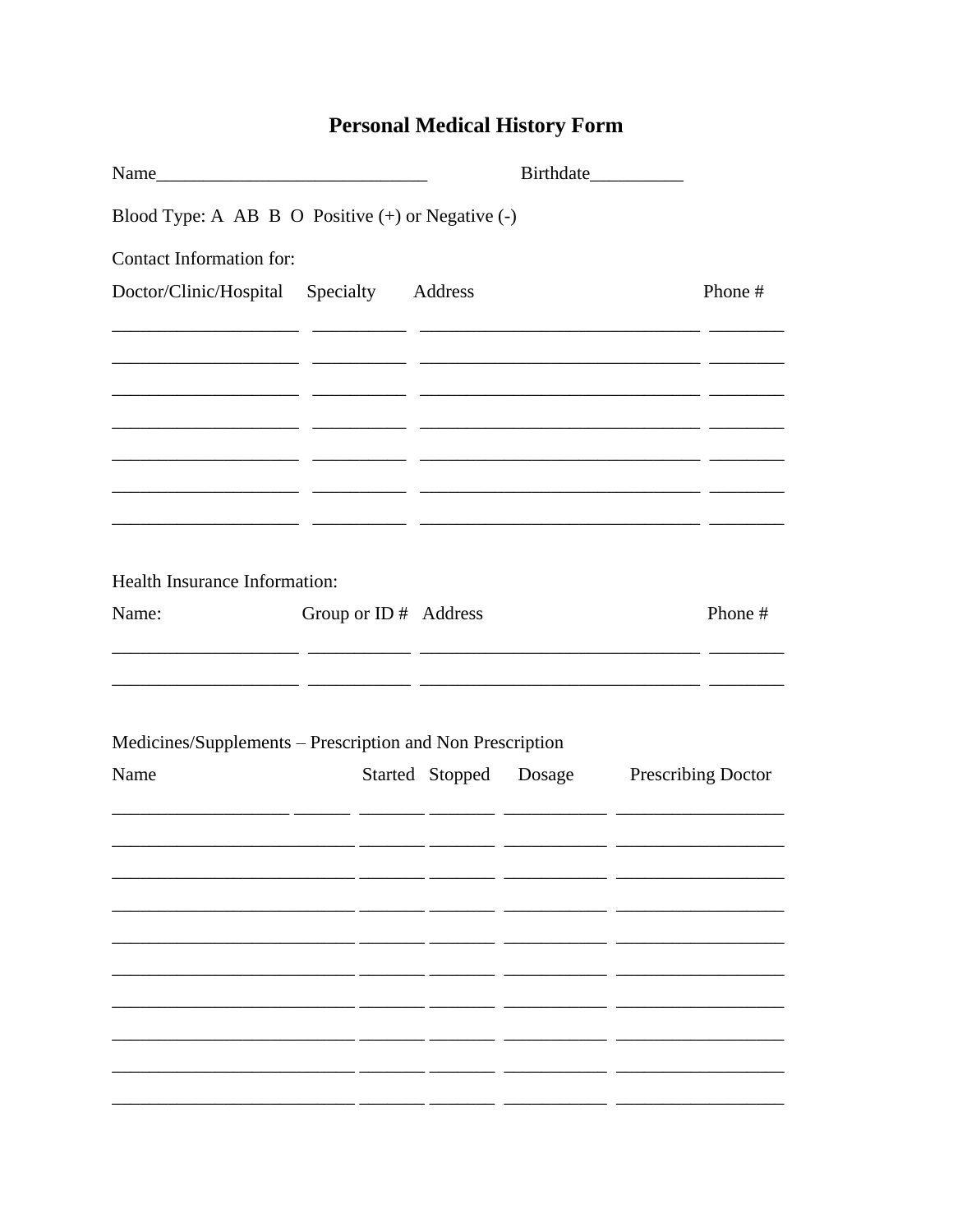Known Allergies: Medications: 

**Immunizations Record** Vaccine MO/DA/YR MO/DA/YR MO/DA/YR MO/DA/YR MO/DA/YR MO/DA/YR **DPT** TD Polio Measles  $\sim$  $\frac{1}{2} \left( \frac{1}{2} \right) \frac{1}{2} \left( \frac{1}{2} \right) \frac{1}{2} \left( \frac{1}{2} \right) \frac{1}{2} \left( \frac{1}{2} \right) \frac{1}{2} \left( \frac{1}{2} \right) \frac{1}{2} \left( \frac{1}{2} \right) \frac{1}{2} \left( \frac{1}{2} \right) \frac{1}{2} \left( \frac{1}{2} \right) \frac{1}{2} \left( \frac{1}{2} \right) \frac{1}{2} \left( \frac{1}{2} \right) \frac{1}{2} \left( \frac{1}{2} \right)$  $\begin{array}{ccccccccc} \textbf{1} & \textbf{1} & \textbf{1} & \textbf{1} & \textbf{1} & \textbf{1} & \textbf{1} & \textbf{1} & \textbf{1} & \textbf{1} & \textbf{1} & \textbf{1} & \textbf{1} & \textbf{1} & \textbf{1} & \textbf{1} & \textbf{1} & \textbf{1} & \textbf{1} & \textbf{1} & \textbf{1} & \textbf{1} & \textbf{1} & \textbf{1} & \textbf{1} & \textbf{1} & \textbf{1} & \textbf{1} & \textbf{1} & \textbf{1} & \$ **Mumps** Rubella TB Test  $\overline{a}$  $\overline{a}$  $\overline{a}$   $\overline{a}$  $\overline{a}$   $\overline{a}$  $\overline{\phantom{a}}$  $\overline{\phantom{a}}$  $\overline{a}$   $\overline{a}$  $\overline{\phantom{a}}$  $\mathbb{R}^2 \times \mathbb{R}^2$ 

Family History: Significant diseases of grandparents, parents, siblings, children.